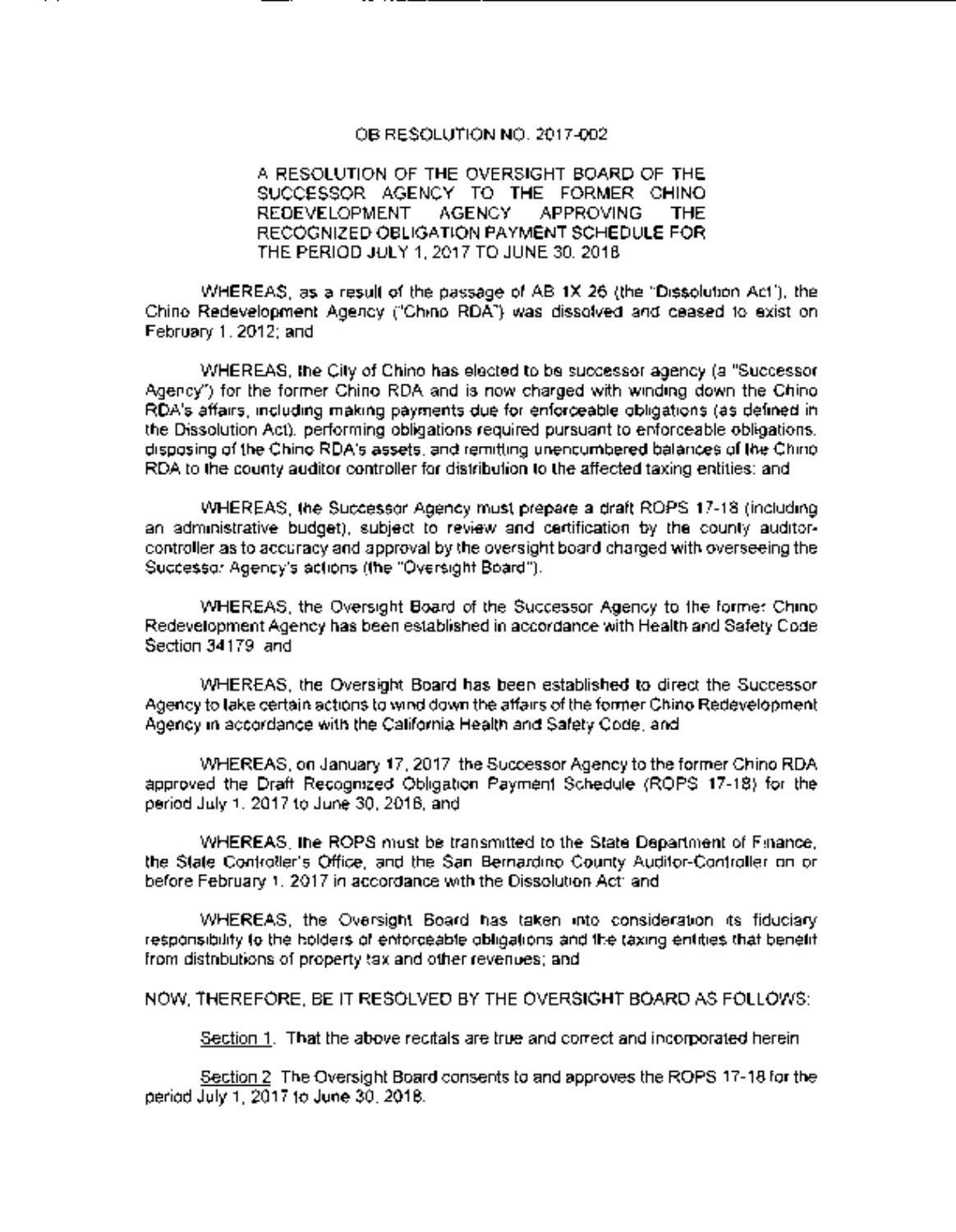Section 3: The Secretary shall certify to the adoption of this resolution.

PASSED, APPROVED AND ADOPTED by the Oversight Board at the meeting held on the 18th day of January, 2017.

7ARD.

ATTEST.

 $\mathcal{Q}$ SECRUTARY

CHINO OVERSIGHT BOARD

STATE OF CALIFORNIA ss COUNTY OF SAN BERNARDINO

I, Angela Robles, Secretary to the Oversight Board, hereby certify that the foregoing resolution was duly adopted at a meeting of the Oversight Board, held on the 18th day of January, 2017.

AYES: **BOARD MEMBERS:**Heide, Ramirez, Repajic, Stachura, Ulloa NOES: **BOARD MEMBERS**: Naga NOES: BOARD MEMBERS: None<br>ABSENT: BOARD MEMBERS: Scale

BOARD MEMBERS: Sidding

SÉCRETARY CHINO OVERSIGHT BOARD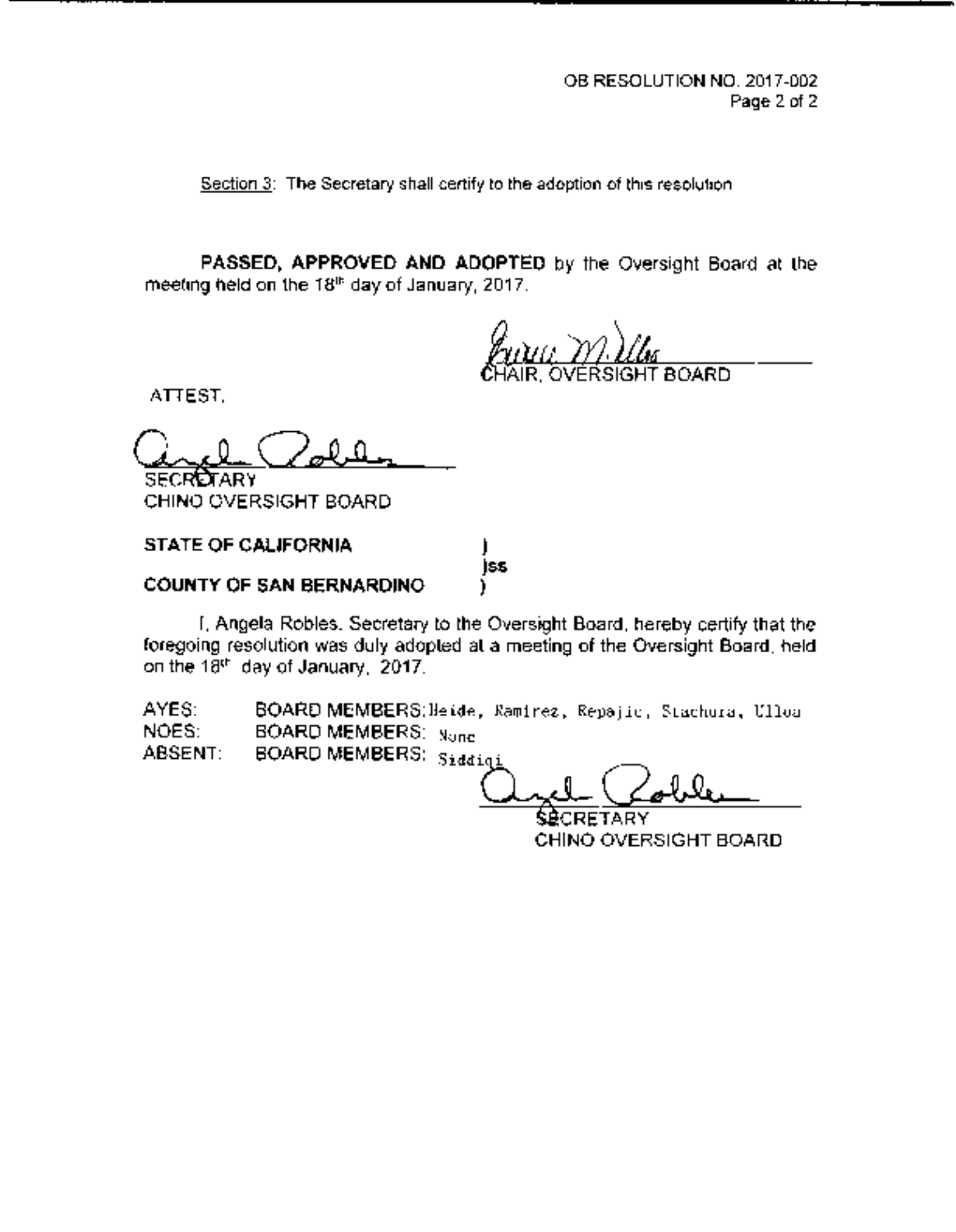# Recognized Obligation Payment Schedule (ROPS 17-18) - Summary<br>Filed for the July 1, 2017 through June 30, 2018 Period

| <b>Successor Agency:</b> | Chino          |  |  |  |  |  |
|--------------------------|----------------|--|--|--|--|--|
| County:                  | San Bernardino |  |  |  |  |  |
|                          |                |  |  |  |  |  |

|   | Current Period Requested Funding for Enforceable Obligations (ROPS Detail) | 17-18A Total<br>(July - December) | <b>17-18B Total</b><br>(January - June) |  |
|---|----------------------------------------------------------------------------|-----------------------------------|-----------------------------------------|--|
| А | Enforceable Obligations Funded as Follows (B+C+D):                         | - 5                               | - \$                                    |  |
| в | Bond Proceeds                                                              |                                   |                                         |  |
| С | Reserve Balance                                                            |                                   |                                         |  |
| Ð | Other Funds                                                                |                                   |                                         |  |
| ε | Redevelopment Property Tax Trust Fund (RPTTF) (F+G):                       | 16,464,380 \$                     | 10,718,692 \$                           |  |
|   | <b>RPTTF</b>                                                               | 16,339,380                        | 10,593,692                              |  |
| G | Administrative RPTTF                                                       | 125,000                           | 125,000                                 |  |
| н | Current Period Enforceable Obligations (A+E):                              | 16,464,380 \$                     | 10,718,692                              |  |

Certification of Oversight Board Chairman:

Pursuant to Section 34177 (o) of the Health and Safety code, I hereby certify that the above is a true and accurate Recognized Obligation Payment Schedule for the above named successor agency.

Eunice M. Ulloa Chair

Title  $1.18.17$ 

Signature

Date

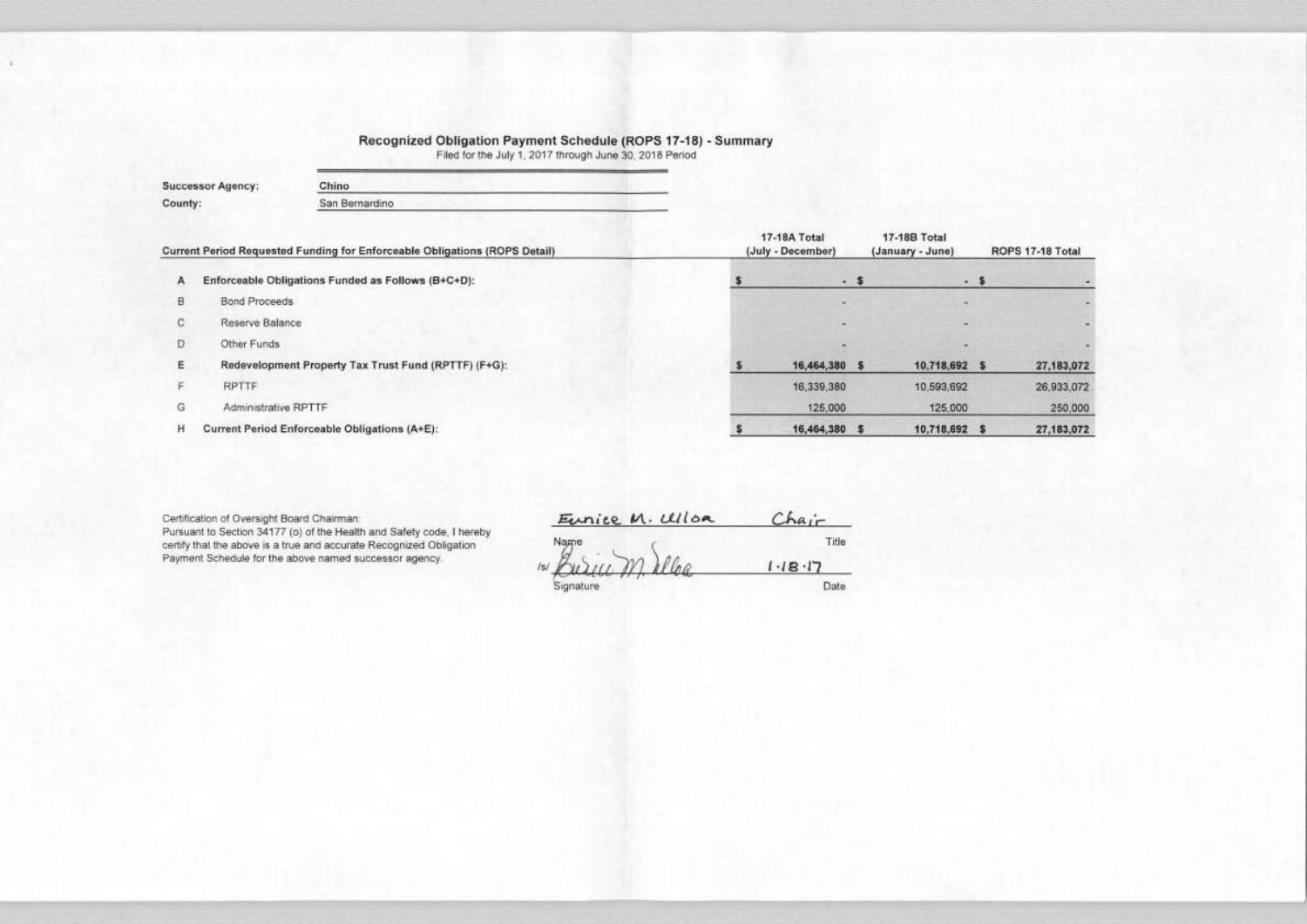$\overline{\phantom{a}}$ 

| (Report Amounts in Whole Dollars) |  |  |
|-----------------------------------|--|--|

|                                    |                                                                       |                                                                |                               |                                                             |                                           |                                                                                                                                                   |                               | Chino Recognized Obligation Payment Schedule (ROPS 17-18) - ROPS Detail |                       | July 1, 2017 through June 30, 2018<br>(Report Amounts in Whole Dollars) |                                 |                                                 |                             |               |                         |                                               |                                                |                                         |             |                      |
|------------------------------------|-----------------------------------------------------------------------|----------------------------------------------------------------|-------------------------------|-------------------------------------------------------------|-------------------------------------------|---------------------------------------------------------------------------------------------------------------------------------------------------|-------------------------------|-------------------------------------------------------------------------|-----------------------|-------------------------------------------------------------------------|---------------------------------|-------------------------------------------------|-----------------------------|---------------|-------------------------|-----------------------------------------------|------------------------------------------------|-----------------------------------------|-------------|----------------------|
|                                    | $\mathbf{u}$                                                          | $\epsilon$                                                     | 要                             | £.                                                          | ×                                         | $\alpha$                                                                                                                                          | 14.1                          |                                                                         | ×.                    |                                                                         |                                 |                                                 |                             |               | $\alpha$                |                                               |                                                |                                         |             | W.                   |
|                                    |                                                                       |                                                                |                               |                                                             |                                           |                                                                                                                                                   |                               |                                                                         |                       |                                                                         |                                 | 17-18A (July - December)<br><b>Fund Sources</b> |                             |               |                         |                                               | 17-18B (January - June)<br><b>Fund Sources</b> |                                         |             |                      |
|                                    | F# Project NameDebt Obligation                                        | Obligation Type                                                | <b>Greculter Date</b>         | Contrast/Agreemed:   Contrast/Agreement<br>Termination Date | Payee                                     | Description/Project Scope                                                                                                                         | Prijed Area                   | Total Distancing<br>Debt at Oklasijon                                   | Platting 3            | RDPS 17-18<br>Total                                                     | Dont Proceeds   Reserve Balance | Other Funds                                     | <b>APTIF.</b>               | Agesia RPITE  | 17-184<br>Total:        | Bord Proceeds   Reserve Balance   Other Funds |                                                | <b>AFTIF</b>                            | Agent APTIF | 17:199<br>Total      |
| SAT 897                            |                                                                       | Bands Issued Circle Bellos                                     | NOV2006                       | WAZERS.                                                     | Wells Forgo Baro,                         | Band more to fund RCA projects                                                                                                                    | <b>PUTTE, RIFEIS</b>          | 3 249, 348, 277<br>01270.31                                             |                       | $27.163.07219$ .<br>$\frac{1}{5}$ $\frac{1}{1}$ $\frac{102}{10}$        |                                 |                                                 | 1 16,229,380 1<br>2,671,267 | 1.729,000,880 | 15,454,393<br>3.87.1283 |                                               |                                                | 10.000.000 1<br>111<br><b>MAS, RICE</b> | 125 000   1 | 10.718.993<br>- 86.9 |
| Tirklee Fibes                      | В Селігигір Оказамле                                                  | <b>THE</b><br>Professional Services                            | 100914<br>8/16/2215           | 9/30/2938<br>5/20/2008                                      | Wells Electro Davis<br>H.E., Caren & Cone | AD 2008 Trustee fees.<br>bronuing Diect. Reporting required by pRR13. Roc19.                                                                      | PULTS, PIPETB                 | 77.900<br>59,850                                                        | N                     | 4.480                                                                   |                                 |                                                 |                             |               |                         |                                               |                                                | 4,450                                   |             | 145                  |
|                                    | 10) Operators marrianence of assets                                   | Property Maintenance                                           | 2/10010                       | 5/20/2017                                                   | <b>City of China</b>                      | <b>CENT REGULARIES</b><br>Operation and maintenance of RDA [RR 15, RR18]<br>annets. Reclassified to Admin.                                        |                               |                                                                         | Y.                    |                                                                         |                                 |                                                 |                             |               |                         |                                               |                                                |                                         |             |                      |
|                                    | 11 Came Days Aleksandra                                               | <b>Manufacturers</b>                                           | 4/207091                      | <b>HOTEL</b>                                                | Charg Street Roods Yr                     | Alberton<br>San Grenting Covenant                                                                                                                 |                               |                                                                         |                       |                                                                         |                                 |                                                 |                             |               |                         |                                               |                                                |                                         |             |                      |
|                                    | 14 Retrement pension obstrations<br>15 2004 Development Agr-Oak, Park | Unfunded Liabilities<br>CRADDAGWatschen                        | T/10014<br>3/7/2004           | 4/33/2014<br>10/18/2019                                     | 5 College Fam. LLC                        | City of DivisionalPERS  ROA funded persons obligation<br>Edeon Avenue Street Improvements 38R12, RR18                                             | . PERTS PIRTS                 | 12,900,00<br>1431 000                                                   | N<br>$\mathbb{R}$     | 2,532.93<br>101239<br>$\mathbf{H}$                                      |                                 |                                                 | 1,268,456<br>1.619.999      |               | 1266,498<br>1 579, 399  |                                               |                                                | 1,396,456                               |             | 1,266.45             |
|                                    | 17 Project Martit College Park AH                                     | Project Management Costs W10594                                |                               | N/30/2018                                                   | City of China                             | Progest Might Client College (Park AH: FRFL19, PIFL18)<br>WHATSOUR                                                                                |                               |                                                                         | Y.                    |                                                                         |                                 |                                                 |                             |               |                         |                                               |                                                |                                         |             |                      |
|                                    | 18 Project Mgmt, Cast - G St<br><b>JESPIECHARLSCHY NOTE MAIL</b>      | пунс Матадилил Сока   11/17/2008<br>Cay(County Loane C+ to     | <b>MINTRS</b>                 | turnate<br>10002005                                         | Litar of Cinino<br><b>Lity of Linese</b>  | Project Might Clief U Street #N9508 PORTS HIRTS<br>migravemente to Project Area paid by                                                           |                               |                                                                         | <b>V</b>              |                                                                         |                                 |                                                 |                             |               |                         |                                               |                                                |                                         |             |                      |
|                                    | 21 PROMISSIONY NOTE 49-1                                              | <b>PRINT GET/11</b><br><b>By Cracky Links On on</b>            | <b>SHET AT S</b>              | <b>COSTOL</b>                                               | <b>Clip of Orena</b>                      | <b>BESTER</b><br>specialties to Project Area paid by                                                                                              |                               |                                                                         | -                     |                                                                         |                                 |                                                 |                             |               |                         |                                               |                                                |                                         |             |                      |
|                                    | <b>JOSPHON ISBORY NOTE 00-1</b>                                       | mae light 11<br><b>City/County Livers On or </b>               | 25/1971                       | <b>EDGEOR</b>                                               | <b>City of Criver-</b>                    | <b>NESTAC</b><br>Spitzverseits lie Preject Aven posit by                                                                                          |                               |                                                                         | m                     |                                                                         |                                 |                                                 |                             |               |                         |                                               |                                                |                                         |             |                      |
|                                    | <b>EN PROMISSIONY NOTE RD-1</b>                                       | <b>MOVE BOTTLESS</b><br><b>RefCountly Loans On on-</b>         | <b>UNITED</b>                 | <b>SOUNDS</b>                                               | <b>City of Chang</b>                      | <b>BETWEEN</b><br><b>NATIONWICH IS PIECE AND BEELTY</b>                                                                                           |                               |                                                                         | - Pin                 |                                                                         |                                 |                                                 |                             |               |                         |                                               |                                                |                                         |             |                      |
|                                    | DALFRICAMISDORY HOTEL SU-F                                            | atus 5/27/11<br><b>HurtChiama Lasare On Gr.</b>                | <b>EYR 1995</b>               | <b>HOLD ON</b>                                              | <b>Lie at Chine</b>                       | <b>MARKET</b><br>provide audio to Propert Powe print by                                                                                           |                               |                                                                         | -10.7                 |                                                                         |                                 |                                                 |                             |               |                         |                                               |                                                |                                         |             |                      |
|                                    | <b>JA PROMISCORY HOTEL IN-1</b>                                       | <b>COMMITTEE</b><br>By Cracky Listers On an                    | <b>AB1194</b>                 | <b>MOVE</b>                                                 | <b>Characteristics</b>                    | 100<br>LEASYMPHOTEL CLAYSING AVAILABLE BY                                                                                                         |                               |                                                                         | 18.1                  |                                                                         |                                 |                                                 |                             |               |                         |                                               |                                                |                                         |             |                      |
|                                    | <b>ENGINESSORY NOTE 54-4</b>                                          | <b>International</b><br><b>By Casety Learn On or</b>           | WEEL TIGHT                    | 50,000                                                      | <b>Dig of Dany</b>                        | <b>MERCH</b><br>reconducts to Presid Area paid by                                                                                                 |                               |                                                                         | $\mathbf{u}$          |                                                                         |                                 |                                                 |                             |               |                         |                                               |                                                |                                         |             |                      |
|                                    | <b>ENR HIGH YHORNOWS</b>                                              | <b>FEYER BIGHTS</b><br><b>By County Lewis Circuit</b>          | <b>NTRYRED</b>                | 20/20/21                                                    | <b>Digital Chines</b>                     | <b>TH SAV !!</b><br>provenent is Preject Area port by                                                                                             |                               |                                                                         | ×                     |                                                                         |                                 |                                                 |                             |               |                         |                                               |                                                |                                         |             |                      |
|                                    | THE PROJECTION VIOLET DEAL                                            | <b>High state</b><br><b>CENTURING LOWER OR IN</b>              | <b>SS/TMS</b>                 | 119625                                                      | <b>Da al Crano</b>                        | <b>MAGES</b><br>pitcaments to Project Area paid by                                                                                                |                               |                                                                         | m                     |                                                                         |                                 |                                                 |                             |               |                         |                                               |                                                |                                         |             |                      |
|                                    | <b>VIRGIMESTORY NOTE USE</b>                                          | Hotel 6/27/11                                                  | <b>ASSYSTEM</b>               | <b>NEWS OF</b>                                              | <b>Dig at O'ere</b>                       | the City<br>provenients to Project Americans by                                                                                                   |                               |                                                                         |                       |                                                                         |                                 |                                                 |                             |               |                         |                                               |                                                |                                         |             |                      |
|                                    |                                                                       | <b>Coyothiumy Livers Ox er -</b><br><b>Grass NOVIT</b>         |                               |                                                             |                                           | <b>THE CITY</b>                                                                                                                                   |                               |                                                                         |                       |                                                                         |                                 |                                                 |                             |               |                         |                                               |                                                |                                         |             |                      |
|                                    | SEPROMISIONY NOTE 34-2                                                | City/Crossing Lawren Cross-<br><b>MADE ROOMS</b>               | 45/1204                       | <b>CONTROL</b>                                              | to of Dress                               | tynyversets to Project Ansk paint by<br>the City                                                                                                  |                               |                                                                         |                       |                                                                         |                                 |                                                 |                             |               |                         |                                               |                                                |                                         |             |                      |
|                                    | <b>INFORMATION'S NO TO SAIN</b>                                       | By County Lawre On in<br><b>HYSTER RANGE</b>                   | 43/1994                       | 55,000                                                      | <b>Dig of Liferra</b>                     | <b>Eprovements to Preped Aves part by</b><br>the City                                                                                             |                               |                                                                         |                       |                                                                         |                                 |                                                 |                             |               |                         |                                               |                                                |                                         |             |                      |
|                                    | <b>SZPROWOOONY NOTE 941</b>                                           | <b>By Chartle Loans Co. in</b><br><b>International Account</b> | 9/25/12Ds                     | 120023                                                      | <b>The art Offices</b>                    | <b>SERVICES IN PRESIDENT POSTAGE</b><br><b>DECKS</b>                                                                                              |                               |                                                                         | man.                  |                                                                         |                                 |                                                 |                             |               |                         |                                               |                                                |                                         |             |                      |
|                                    | <b>IN COOPERATION AGR 13-1-1</b>                                      | <b>Clip/County Liverin Ct. er.</b><br><b>More Significant</b>  | <b>E 70 T POL</b>             | <b>TITALE</b>                                               | <b>The of Chang</b>                       | <b>Sprayer vents in Present Area mainly</b><br><b>BO CAVIT</b>                                                                                    |                               |                                                                         |                       |                                                                         |                                 |                                                 |                             |               |                         |                                               |                                                |                                         |             |                      |
| <b><i>BS Astronomers Buset</i></b> | 42 05-10 Development Agreement                                        | OPACOA/Construction<br>Admin Costa                             | TIVT/V2008<br>010012          | <b>HITTOOTS</b><br>9/202018                                 | NPHS<br>City of Chine                     | 4923 G Street, affordable housing<br>Administrated assets a servered                                                                              |                               | 7.058.450                                                               | -9.1<br>$\mathcal{N}$ | 250.000                                                                 |                                 |                                                 |                             | 125 000 \$    | 125,000                 |                                               |                                                |                                         | 126,000 \$  | 124.00               |
| All Legal Services                 |                                                                       | Franerty Dispositions                                          | N102018                       | 11002041                                                    | <b>Ruters &amp; Turcher</b>               | aloc rost<br>Legal syn re: Chapcaline of Prep &                                                                                                   |                               |                                                                         | Y.                    |                                                                         |                                 |                                                 |                             |               |                         |                                               |                                                |                                         |             |                      |
|                                    | <b>Disposition Creenution</b>                                         | OPA/DOA/Construction                                           | <b>TATIVIOUS</b>              |                                                             |                                           | readabaseD                                                                                                                                        |                               |                                                                         |                       |                                                                         |                                 |                                                 |                             |               |                         |                                               |                                                |                                         |             |                      |
|                                    | 12 Fanding Agreement 2006                                             |                                                                |                               | <b>WELDER</b>                                               | Dig of DWss                               | Agreement to fund public trips, property (RRTS, RRTS)<br>with two increment.                                                                      |                               | 114,618,000                                                             |                       |                                                                         |                                 |                                                 |                             |               |                         |                                               |                                                |                                         |             |                      |
| <b>SE 2014 A TAD</b>               |                                                                       | Refunding Bonda teaued After Br19/2014<br>9027712              |                               | <b>N12020</b>                                               | Truslee (INT Matter)                      | Пеблийей Чах постой Болев: 1998А.<br>2001A, 2001B, 2003 TADs                                                                                      | FUEL FIRTH                    | 24, 817, 026                                                            | N                     | 2,810,071<br>2.8.                                                       |                                 |                                                 | 2,324,879                   |               | 2.324,975               |                                               |                                                | 489,100                                 |             | 485.10               |
| ST 2014 IL TABL                    |                                                                       | Retunding Bonda Issued Atter 6/19/2014<br>92772                |                               | 90/2922                                                     | YANNA YAN HANAN                           | Refunded Taxable Bonda 1998;51                                                                                                                    | <b>HHYL HHYB</b>              | 1,057,938                                                               | $^{14}$               | 209,918                                                                 |                                 |                                                 | 199,488                     |               | 195,488                 |                                               |                                                | 14,025                                  |             | 14.02                |
| <b>WA Trustee Firest</b>           |                                                                       | Fees:                                                          | <b>ANODER</b><br><b>MODES</b> | 95/2010<br>9/12030                                          | <b>HIVY Madon</b><br>INY Mellon           | TAB 2014 Trustee Pwint                                                                                                                            | HRTE HRTE<br><b>ARTS ARTS</b> | 25,000<br>12,500                                                        | W.                    | 2.99                                                                    |                                 |                                                 | 1,890                       |               | 1,993                   |                                               |                                                | 1,000                                   |             | 1.00                 |
| <b>BX</b> Adobsige Reports         | <b>ST Modified Loan Agreements</b>                                    | 7,885<br>Inorganisationality.com                               | 11/16/2018                    | HV33:2038                                                   | City of Chine                             | gnitrocer egentidak @A<br>Resubmitted Loan Agreements, related NR15, RR18<br>to Lines 20-33, pursuant to HSC 34189.<br>(a), 34819.1 460 34191 405 |                               | 15.913,997                                                              | $14$                  | 16,913,997                                                              |                                 |                                                 | 7.955.799                   |               | 7.956.799               |                                               |                                                | 7,056,758                               |             | 7.550.TB             |
|                                    |                                                                       |                                                                |                               |                                                             |                                           |                                                                                                                                                   |                               |                                                                         | 备                     |                                                                         |                                 |                                                 |                             |               |                         |                                               |                                                |                                         |             |                      |
|                                    |                                                                       |                                                                |                               |                                                             |                                           |                                                                                                                                                   |                               |                                                                         | $-11 - 21$            |                                                                         |                                 |                                                 |                             |               |                         |                                               |                                                |                                         |             |                      |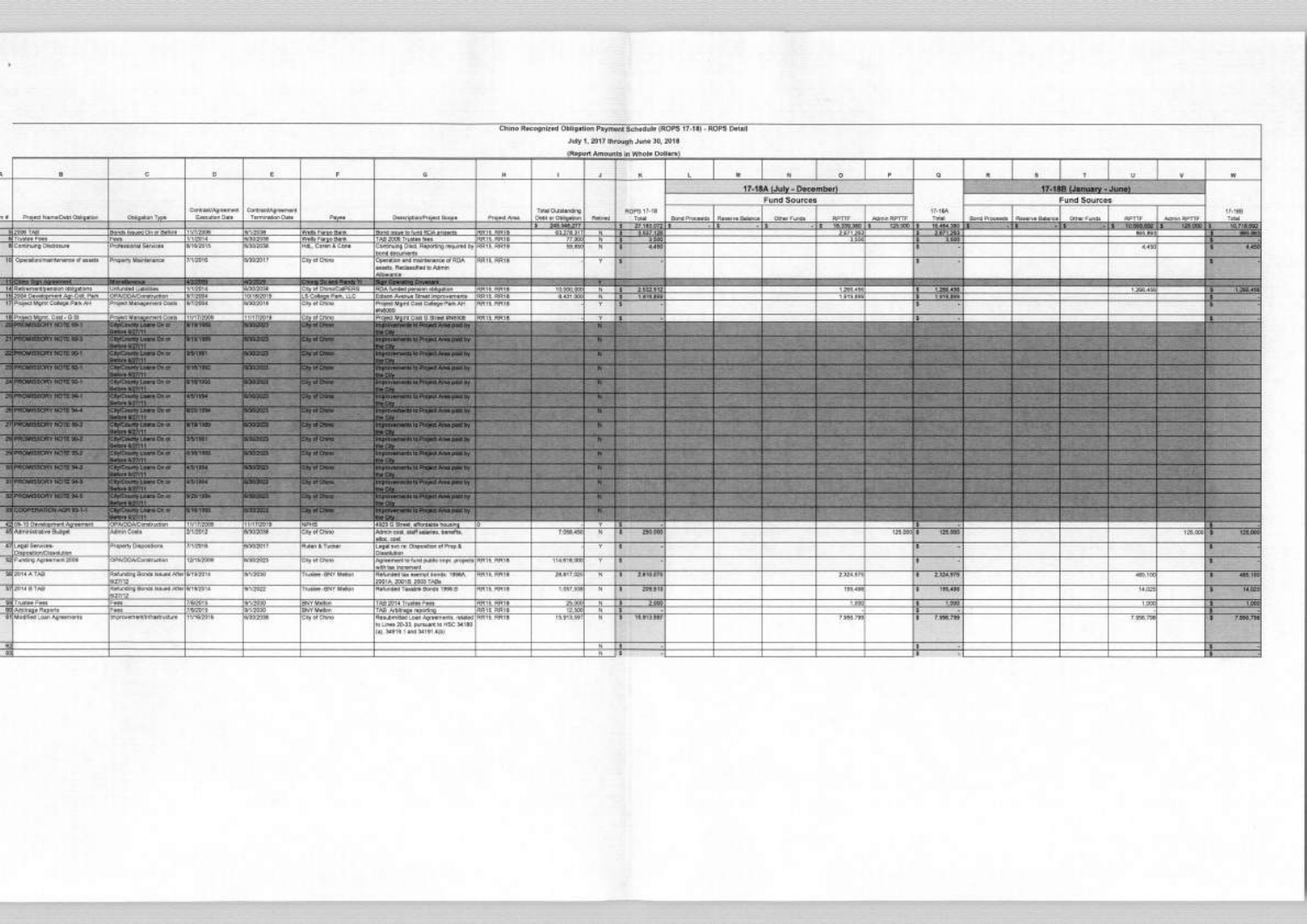## Chino Recognized Obligation Payment Schedule (ROPS 17-18) - Report of Cash Balances (Report Amounts in Whole Dollars)

Pursuant to Health and Safety Code section 34177 (I), Redevelopment Property Tax Trust Fund (RPTTF) may be listed as a source of payment on the ROPS, but only to the extent no other funding source is available or when payment from property tax revenues is required by an enforceable obligation. For tips on how to complete the Report of Cash Balances Form, see Cash Balance Tips She

| А | в                                                                                                                                                               | c                                        | D                                    | E                                                                      | F                                                                               | G                                  | H                         |          |
|---|-----------------------------------------------------------------------------------------------------------------------------------------------------------------|------------------------------------------|--------------------------------------|------------------------------------------------------------------------|---------------------------------------------------------------------------------|------------------------------------|---------------------------|----------|
|   |                                                                                                                                                                 |                                          |                                      | <b>Fund Sources</b>                                                    |                                                                                 |                                    |                           |          |
|   |                                                                                                                                                                 |                                          | <b>Bond Proceeds</b>                 |                                                                        | <b>Reserve Balance</b>                                                          | Other                              | <b>RPTTF</b>              |          |
|   | Cash Balance Information by ROPS Period                                                                                                                         | Bonds issued on<br>or before<br>12/31/10 | Bonds issued on<br>or after 01/01/11 | Prior ROPS<br>period balances<br>and DDR RPTTF<br>balances<br>retained | Prior ROPS<br><b>RPTTF</b><br>distributed as<br>reserve for future<br>period(s) | Rent.<br>grants,<br>interest, etc. | Non-Admin<br>and<br>Admin |          |
|   | ROPS 15-16B Actuals (01/01/16 - 06/30/16)                                                                                                                       |                                          |                                      |                                                                        |                                                                                 |                                    |                           |          |
|   | 1 Beginning Available Cash Balance (Actual 01/01/16)                                                                                                            |                                          |                                      |                                                                        |                                                                                 |                                    |                           |          |
|   |                                                                                                                                                                 | 2,018,103                                |                                      |                                                                        |                                                                                 | 5,177,037                          | 125,092                   |          |
|   | 2 Revenue/Income (Actual 06/30/16)<br>RPTTF amounts should tie to the ROPS 15-16B distribution from the<br>County Auditor-Controller during June 2016           |                                          |                                      |                                                                        |                                                                                 |                                    |                           | $G2 - R$ |
|   | 3 Expenditures for ROPS 15-16B Enforceable Obligations (Actual<br>06/30/16)                                                                                     | 5,923                                    |                                      |                                                                        |                                                                                 | 342,274                            | 4.355,620 and int         |          |
|   |                                                                                                                                                                 |                                          |                                      |                                                                        |                                                                                 |                                    | 4,446,357 Actual          |          |
|   | 4 Retention of Available Cash Balance (Actual 06/30/16)<br>RPTTF amount retained should only include the amounts distributed as<br>reserve for future period(s) |                                          |                                      |                                                                        |                                                                                 |                                    |                           | Retain   |
|   |                                                                                                                                                                 | 2,024,026                                |                                      |                                                                        |                                                                                 | 5,519,311                          |                           | DOF or   |
|   | 5 ROPS 15-16B RPTTF Balances Remaining                                                                                                                          |                                          |                                      | No entry required                                                      |                                                                                 |                                    |                           |          |
| 6 | <b>Ending Actual Available Cash Balance</b><br>C to G = $(1 + 2 - 3 - 4)$ , H = $(1 + 2 - 3 - 4 - 5)$                                                           |                                          |                                      |                                                                        |                                                                                 |                                    | 34,263 Unsper             |          |
|   |                                                                                                                                                                 |                                          | s<br>۰                               | S                                                                      | s                                                                               | <b>S</b>                           | s<br>92                   |          |

|            | ı                                        |
|------------|------------------------------------------|
|            |                                          |
|            |                                          |
|            |                                          |
|            |                                          |
|            |                                          |
|            | Comments                                 |
|            |                                          |
|            |                                          |
|            |                                          |
|            |                                          |
|            |                                          |
|            |                                          |
|            |                                          |
|            |                                          |
|            | evenue from sale of RDA property, rents  |
|            |                                          |
|            |                                          |
|            |                                          |
|            | expenditures on 15-16B                   |
| erest.     |                                          |
|            | for Edison Ave Impr. L15, as approved by |
|            |                                          |
|            |                                          |
|            |                                          |
| ROPS 16-17 | t RPTTF on 15-16B                        |